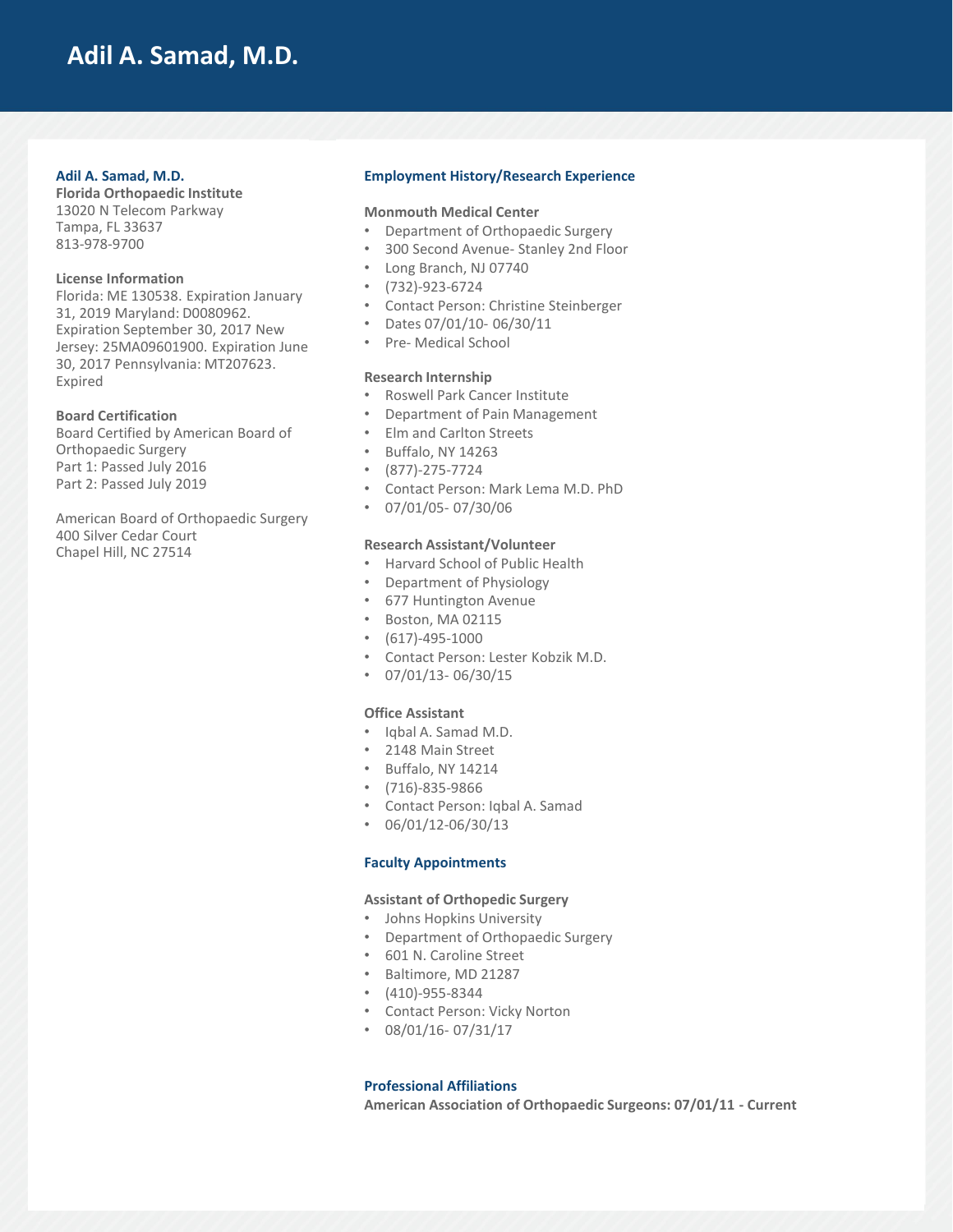# **Adil A. Samad, M.D.**

## **Graduate Medical Training**

### **Fellowship**

- Johns Hopkins University
- Department of Orthopaedic Surgery
- Department Head: Lee Riley M.D.
- 601 N. Caroline Street
- Baltimore, MD 21287
- (410)-955-8344
- Contact Person: Vicky Norton
- 08/01/16- 07/30/17

### **Residency**

- Monmouth Medical Center
- Department of Orthopaedic Surgery
- Department Head: Jason Cohen M.D.
- Monmouth Medical Center
- Department of Orthopaedic Surgery
- 300 Second Avenue- Stanley 2nd Floor
- Long Branch, NJ 07740
- (732)-923-6724
- Contact Person: Christine Steinberger
- 07/01/12- 06/30/16

### **Internship**

- Monmouth Medical Center
- Department of Orthopaedic Surgery
- Department Head: Jason Cohen M.D.
- Monmouth Medical Center
- Department of Orthopaedic Surgery
- 300 Second Avenue- Stanley 2nd Floor
- Long Branch, NJ 07740
- (732)-923-6724
- Contact Person: Christine Steinberger
- $\cdot$  07/01/11-06/30/12

## **Medical School**

- The George Washington University School of Medicine and Health Sciences
- Ross Hall
- 2300 Eye Street NW
- Washington D.C. 20037
- (202)-904-0916
- 08/01/06- 05/30/10

## **Undergraduate**

- State University of New York at Buffalo
- Department of Biochemistry
- 140 Farber Hall
- Buffalo, NY 14214
- (716)-829-2727
- 07/01/98- 06/30/02
- Contact Person: Murray Ettinger